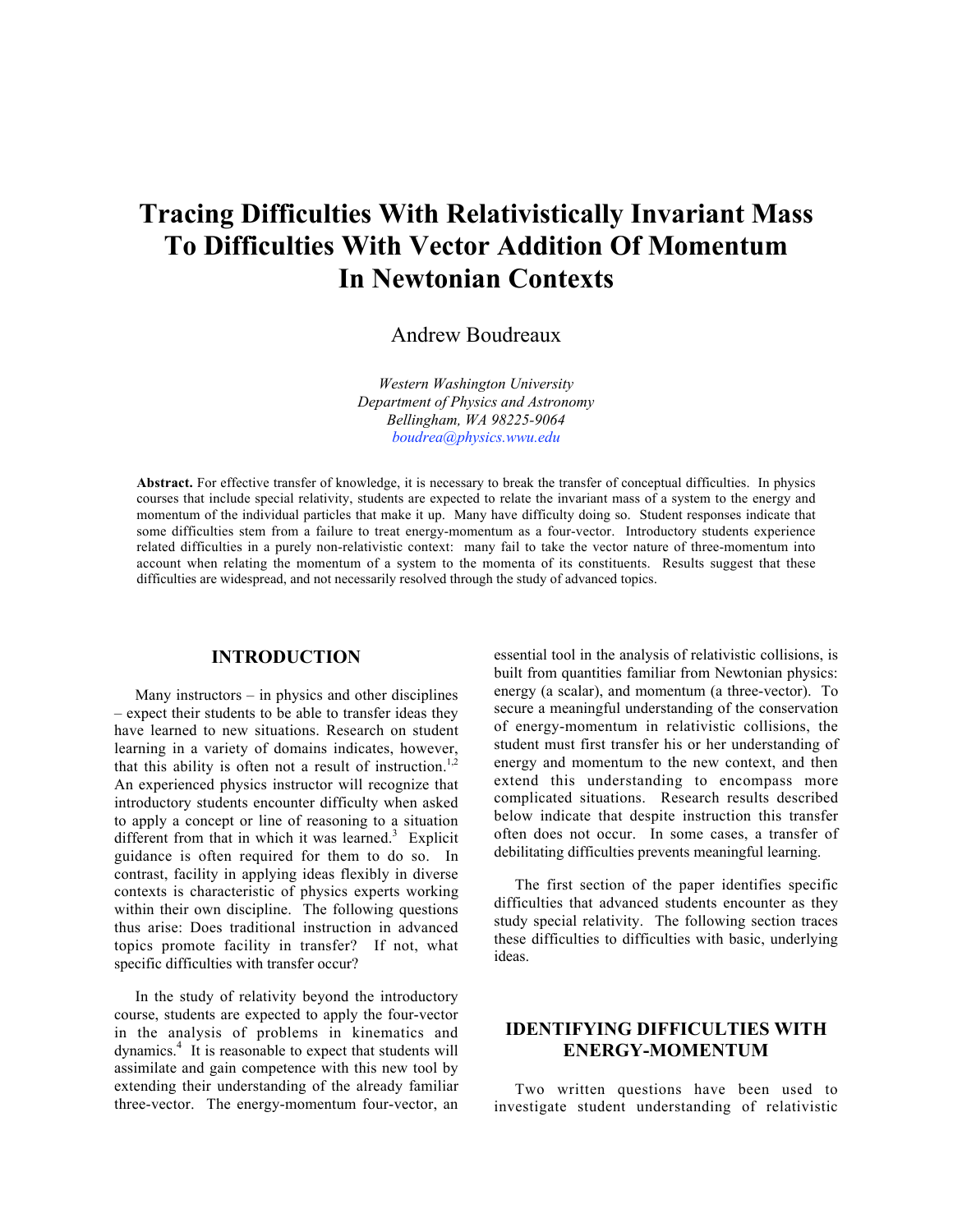energy-momentum. These questions – together with overviews of student performance – are described first. Individual student responses are then presented as evidence for specific difficulties.

## **Non-Interacting Particles Question**

In this question, students are shown three systems, each consisting of two non-interacting identical particles. Each particle has mass *m* and momentum either zero or of magnitude  $p_0$  (see Figure 1). Students are told that the moving particles have relativistic speed in the frame shown. They are then asked to rank the systems, first according to the magnitude of total momentum, and then according to mass.



**FIGURE 1.** Two-particle systems used in the *Noninteracting particles* question.

To rank the systems correctly by momentum, a student can, for each system, sum the corresponding three-momentum components of the individual particles. The resulting system momentum components can be used to determine magnitudes:  $P_A = P_B = 0$ , and  $P_C = p_o$ . To rank the systems by mass, the student must first apply  $m^2 = E^2 - p^2$  to each particle in order to find its energy in terms of *m* and  $p_0$ <sup>5</sup>. The energies and momenta of the particles can then be summed component-wise to find the energymomentum four-vector of each system. Finally, the magnitudes of the system four-vectors can be compared to rank the systems by mass: since system B has greater energy but smaller momentum than C,  $M_{\rm B}$  >  $M_{\rm C}$ . To compare A and C, a brief calculation must be performed:

$$
M_{\rm C}^{2} = [m + (m^{2} + p_{\rm o}^{2})^{(1/2)}]^{2} - p_{\rm o}^{2}
$$
  
= 2m^{2} + 2m(m^{2} + p\_{\rm o}^{2})^{(1/2)} > 4m^{2} = M\_{\rm A}^{2}. (1)

The rankings are thus  $P_{\rm C} > P_{\rm A} = P_{\rm B}$  and  $M_{\rm B} > M_{\rm C} > M_{\rm A}$ .

The *Non-interacting particles* question has been administered as a written quiz to 13 students in a junior-level relativity course at the University of Washington. The students had received traditional instruction on energy-momentum. On the momentum task, 8 of 13 answered correctly. The remaining five students all gave the same incorrect ranking:  $P_B > P_C$  $> P_A$ . Only two students ranked the masses correctly. Six students gave a variety of incorrect rankings while five left the mass ranking blank.

#### **Photon Question**

In this variation students were asked to consider systems of two massless photons, rather than two massive particles. Students were told that each photon has energy *E*. The momentum directions differ from those given in the original problem (see Figure 2).



**FIGURE 2.** Systems used in the *Photon* question.

Students are asked to determine the following in terms of *E*: (i) the energy-momentum four-vector of each photon, (ii) the energy-momentum four-vector of each system, (iii) the magnitude of the total momentum of each system, and (iv) the mass of each system. To answer correctly, a student can first recognize that for massless particles the magnitude of the momentum is identical to the energy. This allows the energy-momentum four-vector of each photon to be determined. Then reasoning similar to that outlined above can be applied to yield the following results:

|  | <b>TABLE 1. Correct answers to the Photon question.</b> |  |  |  |
|--|---------------------------------------------------------|--|--|--|
|--|---------------------------------------------------------|--|--|--|

| <b>System</b> | Energy-momentum four-<br>vector of system | <b>Magnitude of total</b><br>momentum of system | <b>Total mass of system</b> |
|---------------|-------------------------------------------|-------------------------------------------------|-----------------------------|
|               | (2E, 2E, 0)                               |                                                 |                             |
|               | (2E, 0, 0)                                |                                                 |                             |
|               | (2E, E, –E)                               | $E(2)^{1/2}$                                    | $\mathbf{E}(2)^{1/2}$       |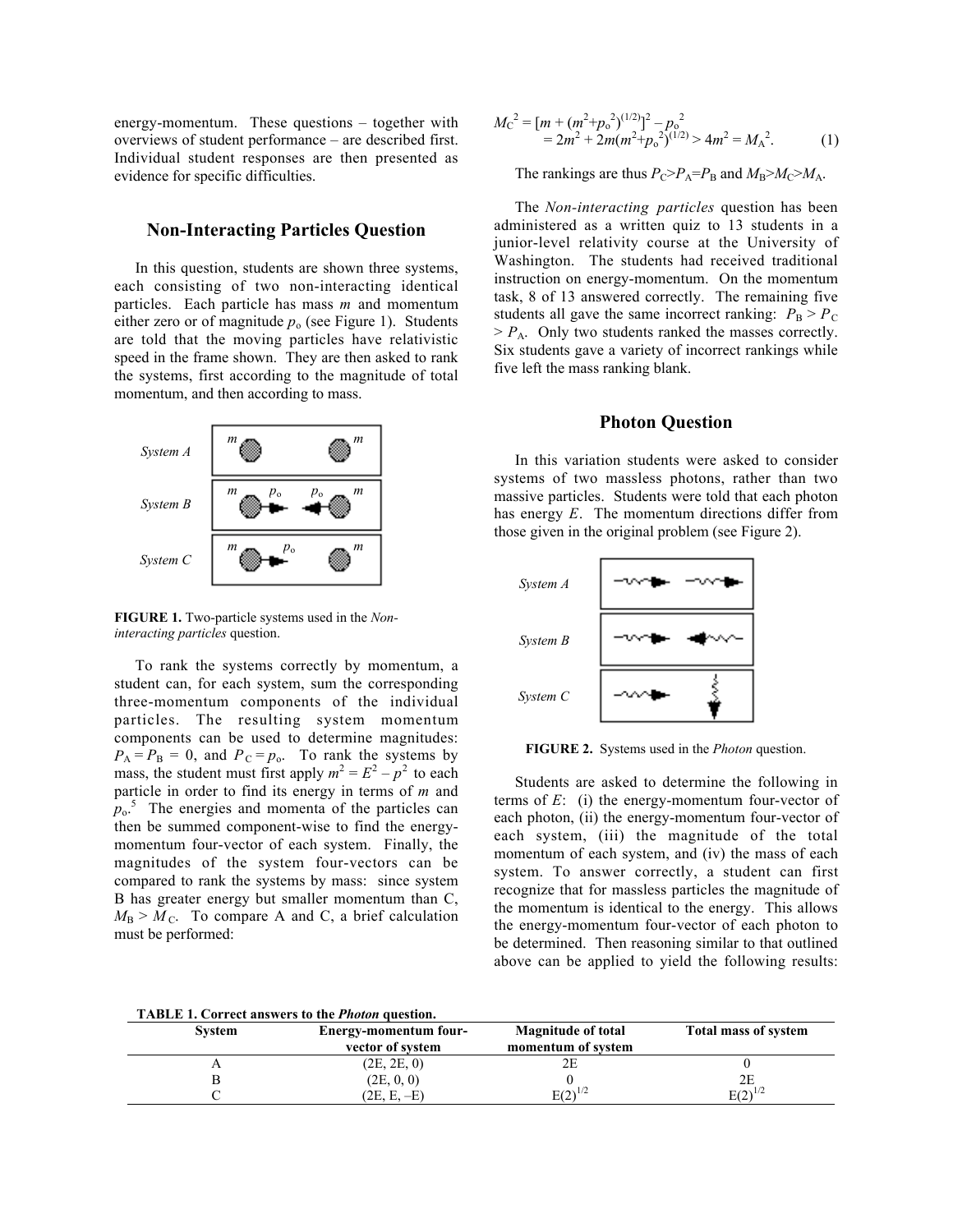The *Photon* question was administered to 14 students in the same relativity course described above. It was given as a written homework assignment approximately one week after the quiz on which the original question was administered. When determining the system four-vectors, the majority of students responded correctly (12/14 correct for system A, 11/14 for system B. and 10/14 for system C). Correct responses for the momentum and mass, however, were less frequent:

**TABLE 2. Number of correct responses on the** *Photon* **question.**

| <b>System</b> | D<br>system | $M_{\rm system}$ |
|---------------|-------------|------------------|
|               | 10/14       | 13/14            |
|               | 11/14       | 7/14             |
|               | 7/14        | 7/14             |

# **Discussion Of Specific Difficulties**

On both the *Non-interacting particles* question and the *Photon* question, students found determining the invariant mass of the system challenging. Below are described certain types of reasoning that seemed common among the incorrect responses.

*Difficulties summing energies and momenta as four-vector components in determining the four-vector of the system.* For some students, the failure to determine the system mass correctly seemed related to a failure to treat individual energies and momenta as components of a four-vector. On the *Photon* question one student recognized that  $|\mathbf{p}| = E$  for an individual photon, but answered (2E, 2E) for the energymomentum four-vector of system A, (0, 0) for system B, and (E, E) for system C. These answers for the system energy, correct for system A but incorrect for B and C, suggest a tendency to combine energies inappropriately as signed quantities. Furthermore, the incorrect momentum components given for system C indicate a failure to recognize that the total threemomentum vector must include at least two non-zero components. It is as if the student has applied a simplistic rule of "complete reinforcement" for photons propagating in the same direction, "complete cancellation" for opposite directions, and "noncombination" for orthogonal directions.

The incorrect energy-momentum four-vectors led the student to the incorrect answer of zero total mass for each system. In all, 4 out of the 14 student responses indicated that the masses of all three systems are the same.

*Tendency to confuse mass and momentum.* One student gave correct energy-momentum four-vectors for each photon system A-C. He went on, however, to answer incorrectly for the total momentum: " $P_A^2$  =  $(2E)^{2}$ - $(2E)^{2}$  = 0;  $P_{B}^{2}$  =  $(2E)^{2}$ ;  $P_{C}^{2}$  =  $[(2E)^{2}$ - $E^{2}$ - $E^{2}]$ ." The student confuses the invariant system mass for the total three-momentum. Another student, who like the first obtained correct energy-momentum four-vectors for each system, gave a slightly different incorrect response for momentum: " $P_A^2 = P_x^2 - 0^2 - 0^2$ ;  $P_B^2 =$  $0^2 - 0^2 - 0^2$ ;  $P_c^2 = P_x^2 - P_y^2 - 0^2$ ." This response does not incorporate the energy part of the four-vector, as the previous response did, but inappropriately applies the algorithm for computing the magnitude of a fourvector to determine the magnitude of threemomentum.

# **TRACING DIFFICULTIES WITH ENERGY-MOMENTUM TO DIFFICULTIES WITH THREE-MOMENTUM**

The inability of some students to determine the invariant system mass seemed related to difficulties with concepts and reasoning not specific to the relativistic context. On the *Non-interacting particles* question, for example, 5 of 13 students gave the incorrect system momentum ranking  $P_B > P_C > P_A$ . One of these students reasoned that "the magnitude of  $P_{\rm B} = 2p_{\rm o}$ , the magnitude of  $P_{\rm C} = p_{\rm o}$ , and the magnitude of  $P_A = 0$ ." Another explained "B > C > A; the total momentum is  $p_1 + p_2$  and has nothing to do with direction."

This tendency to sum vector magnitudes when finding the momentum of a system – a serious difficulty with a foundational idea – prompts consideration of the following possibilities: 1) students capable of correctly applying the momentum concepts in non-relativistic contexts are failing to transfer their understandings to the new, more complex situation, and/or 2) difficulties with momentum can be traced back to non-relativistic contexts and are not fully resolved through advanced study. We thus must ask: To what extent do students experience related difficulties with momentum in nonrelativistic contexts?

To address this, an additional written question was administered. Students were told that two identical objects – with momenta of the same magnitude –